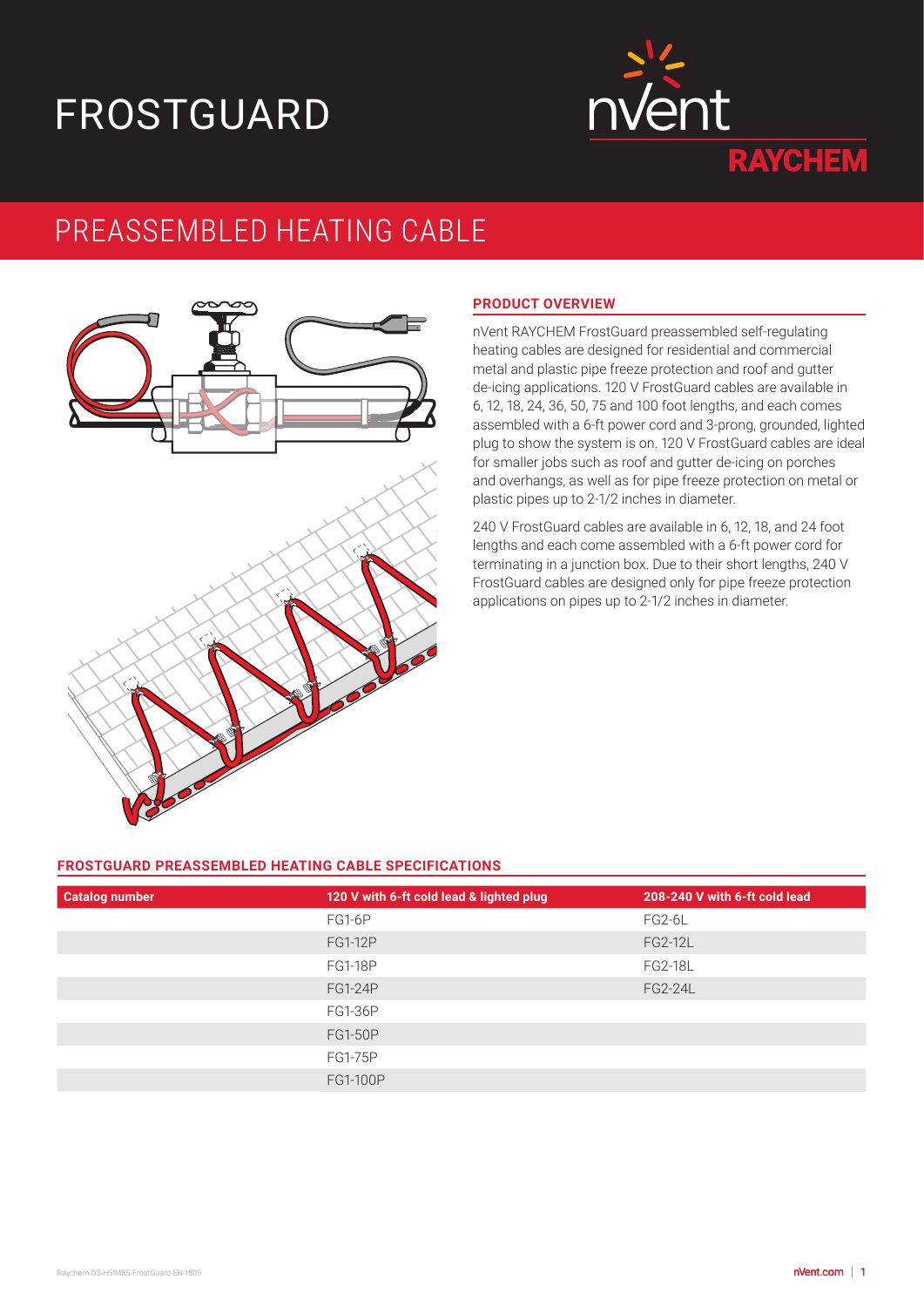#### **FROSTGUARD PREASSEMBLED HEATING CABLE SPECIFICATIONS**

| <b>Application</b>                                    | <b>Pipe freeze protection and</b><br>roof and gutter de-icing | <b>Pipe freeze protection</b> |  |
|-------------------------------------------------------|---------------------------------------------------------------|-------------------------------|--|
| Voltage                                               | 120 V                                                         | 208-240 V                     |  |
| Nominal power output on pipes<br>at 40°F (5°C) (W/ft) | 6                                                             | 6                             |  |
| Nominal power output in ice or snow<br>at 32°F (W/ft) | 8                                                             | N/A                           |  |
| Maximum cable width (inch/mm)                         | 0.45(11.4)                                                    | 0.45(11.4)                    |  |
| Maximum cable thickness (inch/mm)                     | 0.24(6.1)                                                     | 0.24(6.1)                     |  |
| Cold lead length (ft/m)                               | 6(1.83)                                                       | 6(1.83)                       |  |
| Maximum exposure temperature                          | 150°F (65°C)                                                  | $150^{\circ}F(65^{\circ}C)$   |  |
| Minimum installation temperature                      | $5^{\circ}F(-15^{\circ}C)$                                    | $5^{\circ}F(-15^{\circ}C)$    |  |
| Minimum bend radius (inch/mm)                         | 5/8(16)                                                       | 5/8(16)                       |  |

#### **APPROVALS**



#### **GROUND-FAULT PROTECTION**

To minimize the danger of fire from sustained electrical arcing if the heating cable is damaged or improperly installed, and to comply with the requirements of nVent, agency certifications, and national electrical codes, 30-mA equipment or 5-mA personnel groundfault protection must be used on each FrostGuard heating cable branch circuit. Arcing may not be stopped by conventional circuit protection.

#### **NOMINAL POWER TEMPERATURE CURVE FOR PIPES**

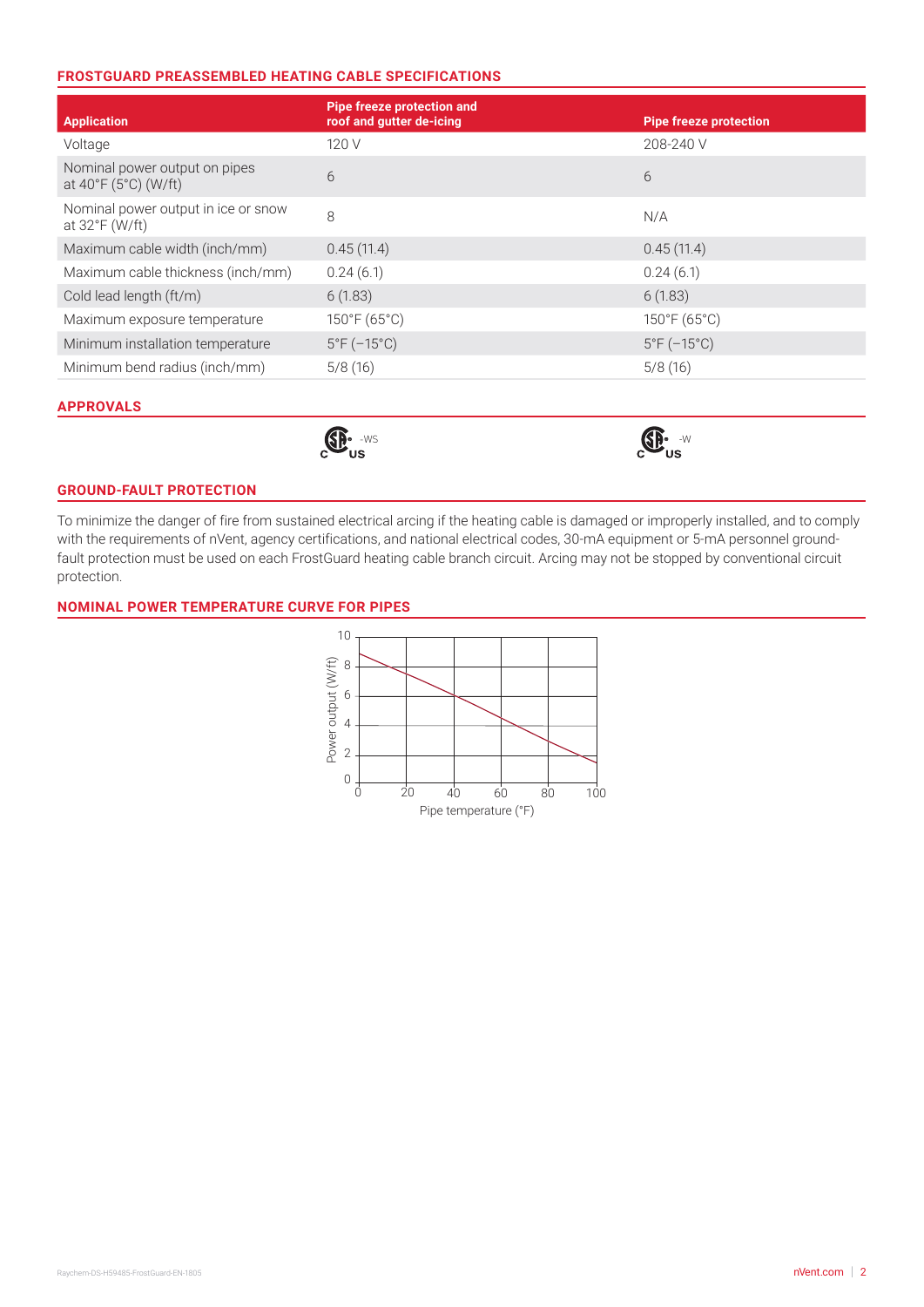#### **Pipe freeze protection** 0 10 20 0 10 20

Use the tables to below to select the correct heating cable length.

#### FrostGuard 120 V (FG1) Heating Cable Selection

**18L**

#### Table 1 Metal Pipes



**6L 12L** **18L**

**24L**

Pipe length (ft)

0 10 20 30 40 50 60 70 80 90 100

Add 1 foot to your pipe length for each valve or spigot on your pipe system. If cable selected is longer than the pipe, spiral it evenly along the entire pipe.

#### **FROSTGUARD 240 V (FG2) HEATING CABLE SELECTION**



Add 1 foot to your pipe length for each valve or spigot on your pipe system. If cable selected is longer than the pipe, spiral it evenly along the entire pipe.

### 2 **HEATING CABLE SELECTION FOR ROOF AND GUTTER DE-ICING (120 V ONLY)**

| <b>HEATING CABLE SELECTION FOR P</b>    |
|-----------------------------------------|
| Find the number of feet of heating      |
|                                         |
| cable needed per foot of roof edge in   |
| table to the right. Then, calculate the |
| amount of total heating cable length    |
| you need using the following formula:   |

- ou ne<br>.ength<br>, roof edge (ft)
- B Roof edge (ft)  $\times$  0.5\*
- C Total gutter length (ft)
- D Total downspout length (ft)
- + 1 (ft) [double if looping]

= Total heating cable length (ft)

\*Roof extension: This length allows the heating cable to extend into the gutter to provide a continuous drain path, or where no gutters are present, extends beyond the roof edge to form a drip loop.

|                                                                                                                                                                   | Find the number of feet of heating | Length of Cable Per Foot of Roof Edge (ft) |                      |                                 |              |
|-------------------------------------------------------------------------------------------------------------------------------------------------------------------|------------------------------------|--------------------------------------------|----------------------|---------------------------------|--------------|
| cable needed per foot of roof edge in<br>table to the right. Then, calculate the<br>amount of total heating cable length<br>you need using the following formula: |                                    |                                            |                      | <b>Standing Seam Metal Roof</b> |              |
|                                                                                                                                                                   |                                    | Overhang (in)                              | <b>Standard Roof</b> | 18 inch Seam                    | 24 inch Seam |
|                                                                                                                                                                   |                                    | None*                                      |                      | 2.5                             |              |
| Length = $A + B + C + D$                                                                                                                                          |                                    | $12$ in                                    | 2.8                  | 2.8                             | 2.4          |
| A                                                                                                                                                                 | Roof edge length (ft) x            | 24 in                                      | 3.8                  | 3.6                             | 2.9          |
|                                                                                                                                                                   | Length of cable per foot of        | 36 in                                      | 4.8                  | 4.3                             | 3.6          |

roof edge (ft) is a value of your pipe system. If can value selected is longer than the pipe, spiral it is longer than the pipe, spiral it is longer than the pipe, spiral it is longer than the pipe, spiral it is longer tha

**Note:** nVent recommends a gutter and downspouts to provide a continuous path for melted water.

- If downspout is in the middle of the run, loop the FrostGuard down and back up. Double the length of the downspout for determining the length of FrostGuard to install.
- For valleys, run the heating cable two thirds of the way up and down the valley.
- For gutters 5-6 inches wide, use 2 runs of heating cable.
- For gutters wider than 6 inches contact nVent, (800) 545-6258.